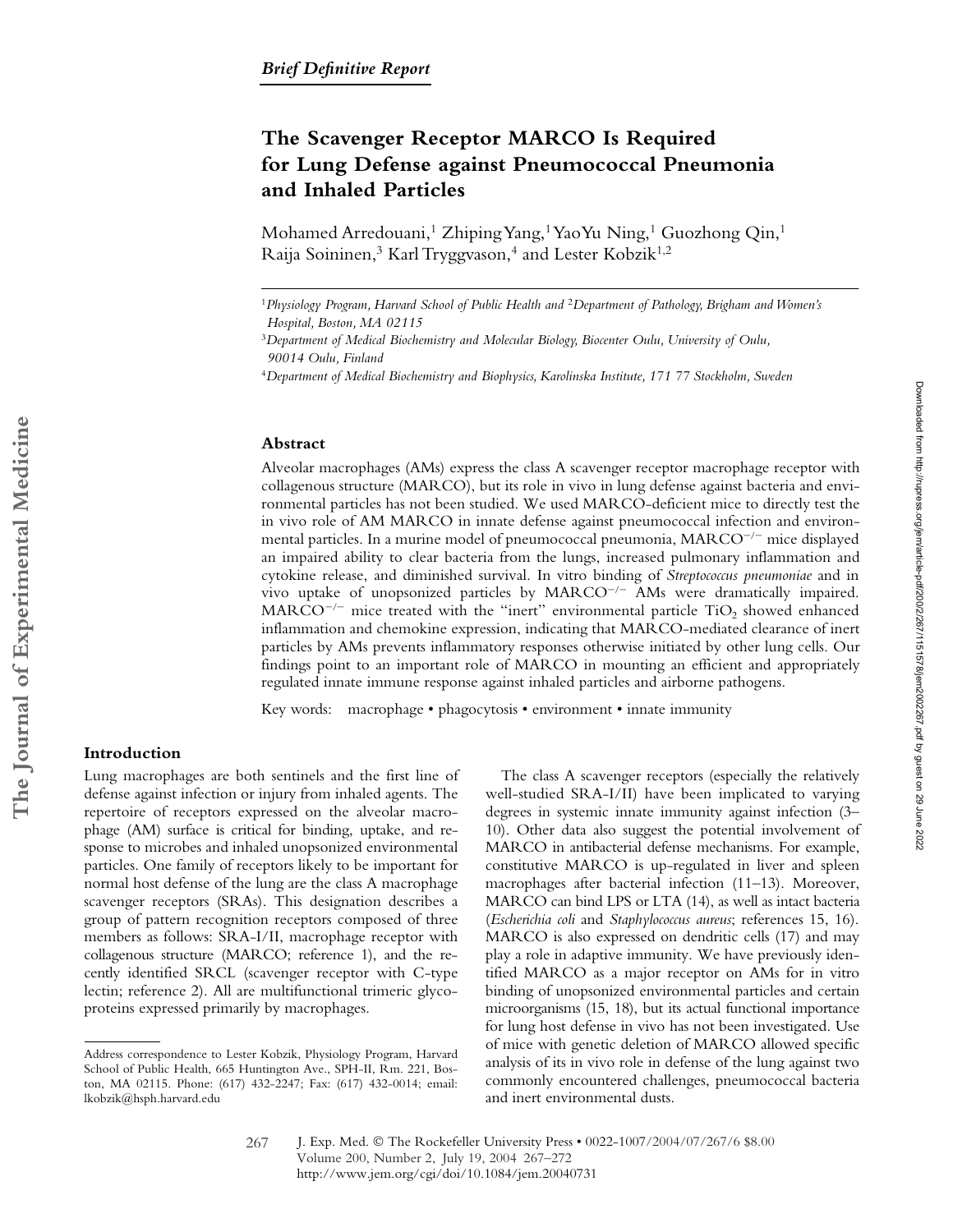## **Materials and Methods**

*Animals.* 8–12-wk-old male mice genetically deficient in MARCO (MARCO<sup>-/-</sup>) were used in all experiments. Age- and sex-matched wild-type  $(C57BL/6$  MARCO<sup>+/+</sup>) mice purchased from Charles River Laboratories were used as controls. MARCO<sup>-/-</sup> mice were developed using targeted homologous recombination (unpublished data), and were backcrossed for at least eight generations to the C57BL/6 background. All animals were housed in sterile microisolator cages and had no evidence of spontaneous infection. Approval before all experimentation was obtained from the institutional animal use review committee.

*Reagents and Particles.* Titanium dioxide (TiO<sub>2</sub>) particles (median diameter  $\sim$ 1  $\mu$ m) were provided by J. Brain (Harvard School of Public Health, Boston, MA). Particles were suspended in BSS- (124 mM NaCl, 5.8 mM KCl, 10 mM dextrose, and 20 mM Hepes) as stock solutions and sonicated  $\sim$ 30 s before use. All reagents not otherwise specified were obtained from Sigma-Aldrich.

*Cell Isolation and Flow Cytometric Assay of Particulate Binding.* Mice were killed by i.p. pentobarbital injection. AMs obtained by repeated lung lavage with BSS- were centrifuged at 150 *g* and resuspended in BSS<sup>+</sup> Ca (0.3 mM) and Mg (1 mM). AMs (2  $\times$  $10<sup>5</sup>$  in 100  $\mu$ l BSS<sup>+</sup>) were preincubated with 2.5  $\mu$ g/ml cytochalasin D for 5 min on ice in a 1-ml microfuge tube. After the addition of probe-sonicated particles, the tubes were rotated at  $37^{\circ}$ C for 30 min, placed on ice, and analyzed by flow cytometry. Flow cytometry was performed as described previously (15). AM uptake of particles was measured using the increase in the mean right angle scatter (RAS) caused by these granular materials (15).

*Particle Effects In Vivo.* Mice were lightly anesthetized with halothane, and solutions of particles in pyrogen-free saline were administered via intranasal insufflation (50  $\mu$ L). Pilot experiments in normal wild-type mice showed minimal response to 5 mg/ml of the inert particle  $TiO<sub>2</sub>$ . These concentrations were used in subsequent experiments comparing responses of MARCO-deficient mice. Mice were killed 4 h later. Bronchoalveolar lavage (BAL) was performed. Total cell yield was determined by hemocytometer and differential by microscopic evaluation of cytocentrifuge preparations stained with modified Wright-Giemsa. Aliquots of cell-free BAL fluid were stored at  $-70^{\circ}$ C for the subsequent ELISA assay of TNF- $\alpha$  (R&D Systems). In some experiments, whole lung tissue was harvested without lavage for RNA extractions using the TRIzol reagent (GIBCO BRL). Expression of a panel of cytokine mRNAs (lymphotoxin, RANTES, eotaxin, MIP-1b, MIP-1a, MIP-2, IP-10, MCP-1, and TCA-3) was evaluated using a ribonuclease protection assay kit (mCK5; BD Biosciences) following the manufacturer's protocol. Blots were visualized using an InstantImager™ Phosphoimager (Packard Instrument, Co.), and densitometric analysis was performed using the dedicated Imager software package.

*Bacteria. Streptococcus pneumoniae* serotype 3 was obtained from the American Type Culture Collection and cultured overnight on 5% sheep blood–supplemented agar Petri dishes (VWR). A stock suspension was prepared, aliquoted in small volumes, and kept at  $-80^{\circ}$ C. For each experiment, an aliquot was grown overnight on a blood agar plate and resuspended in sterile isotonic saline. Bacterial concentration of the obtained suspension was estimated by  $OD_{600}$  measurements, and the appropriate dilution was prepared in saline to be administered intranasally to mice. The true concentration was determined by culture.

*Mouse Model of Pneumococcal Pneumonia.* A well-characterized mouse model of pneumococcal pneumonia was used in this analysis (19). Pneumonia was induced by intranasal instillation of

25  $\mu$ l of a bacterial suspension containing  $\sim$ 10<sup>5</sup> CFU of *S. pneumoniae* type 3 of mice under short-term anesthesia with halothane. 4 or 24 h after infection, mice were killed with an i.p. injection of a lethal dose of sodium pentobarbital (FatalPlus; Vortech Pharmaceuticals). Separate experiments were performed for either BAL and lung harvest for histology, or total lung bacteria counts (CFU). At 4 or 24 h after infection, whole lungs were harvested and homogenized in 1 ml of sterile isotonic saline with a tissue homogenizer (Omni International). Serial 10-fold dilutions in sterile saline were made from these homogenates, and 100  $\mu$ l volumes were plated onto sheep-blood agar plates and incubated at  $37^{\circ}$ C. CFUs were counted after  $18-20$  h. In some experiments, to assess survival, mice were instilled intranasally with a single 25- $\mu$ l suspension of *S. pneumoniae* ( $\sim$ 2  $\times$  10<sup>5</sup> CFU). Animal survival was monitored twice a day over a period of 12 d.

*BAL.* Animals were killed 4 or 24 h after bacterial challenge. BAL was performed in situ with a 20-gauge catheter inserted into the proximal trachea, flushing the lower airways five times with 0.8 ml PBS. The fluid retrieved from the first flushing was kept for ELISA assays. The BAL cells were separated from the BAL fluid by centrifugation, resuspended in PBS, and counted, and a fraction was cytospun on microscopic slides for staining with Diff-Quick (Baxter Scientific Products) and for subsequent differential counts.

*Histopathology.* Parallel infection experiments were performed to harvest the lungs for histopathology. Age- and sexmatched MARCO<sup>-/-</sup> and MARCO<sup>+/+</sup> control animals were killed 24 h after inoculation. Lungs were harvested and kept in 10% formalin. Organs were examined histologically by hematoxylin and eosin staining. To quantitate AM number in situ, nonspecific esterase staining of cryostat sections of normal lung from wild-type or MARCO<sup>-/-</sup> mice was performed. Random fields of alveolar parenchyma were analyzed (10 per sample, three mice per group). An index of esterase-positive macrophages (numerator) and alveolar tissue points (denominator) were calculated using a grid projection system, and the data were expressed as a ratio.

*Preparation of FITC-labeled Pneumococci. S. pneumoniae* were labeled with FITC (Molecular Probes). Bacteria were grown overnight on sheep blood agar plates, washed twice, and resuspended in PBS. Bacterial concentration was set to  $\sim$ 10 $^9$  CFU/ml as determined by  $OD_{600}$ . Bacteria were heat killed at 95 $\mathrm{^{\circ}C}$  for 10 min, centrifuged, and resuspended in 1 ml of labeling buffer  $(0.1 \text{ M } \text{NaHCO}_3, \text{pH } 9.2)$ . 0.25 mg of newly prepared FITC in DMSO was added per milliliter of suspension, and bacteria were incubated under constant stirring in the dark at room temperature for 1 h. Bacteria were washed three times and dialyzed overnight against PBS. Cell number was determined using a hemocytometer under a fluorescence microscope. The final concentration was set to 109 bacteria/ml.

*Phagocytosis Assay.* Binding and phagocytosis of FITClabeled pneumococci by AMs were quantified using a flow cytometric assay. BAL of MARCO<sup>-/-</sup> and control mice was performed in PBS, and cells were washed and resuspended in BSS<sup>+</sup>. Aliquots of 0.5 ml (BAL cell count adjusted to  $0.5 \times 10^6$  cells/ ml,  $>95\%$  macrophages, as judged by differential staining) were added to 1 ml conical microcentrifuge tubes together with FITClabeled pneumococci at a bacteria/AM ratio of 50:1, incubated for 1 or 2 h at  $37^{\circ}$ C with continuous gentle rotation. Alternatively, AMs were preincubated with  $10 \mu M$  cytochalasin D (Sigma-Aldrich) for 15 min at room temperature before the addi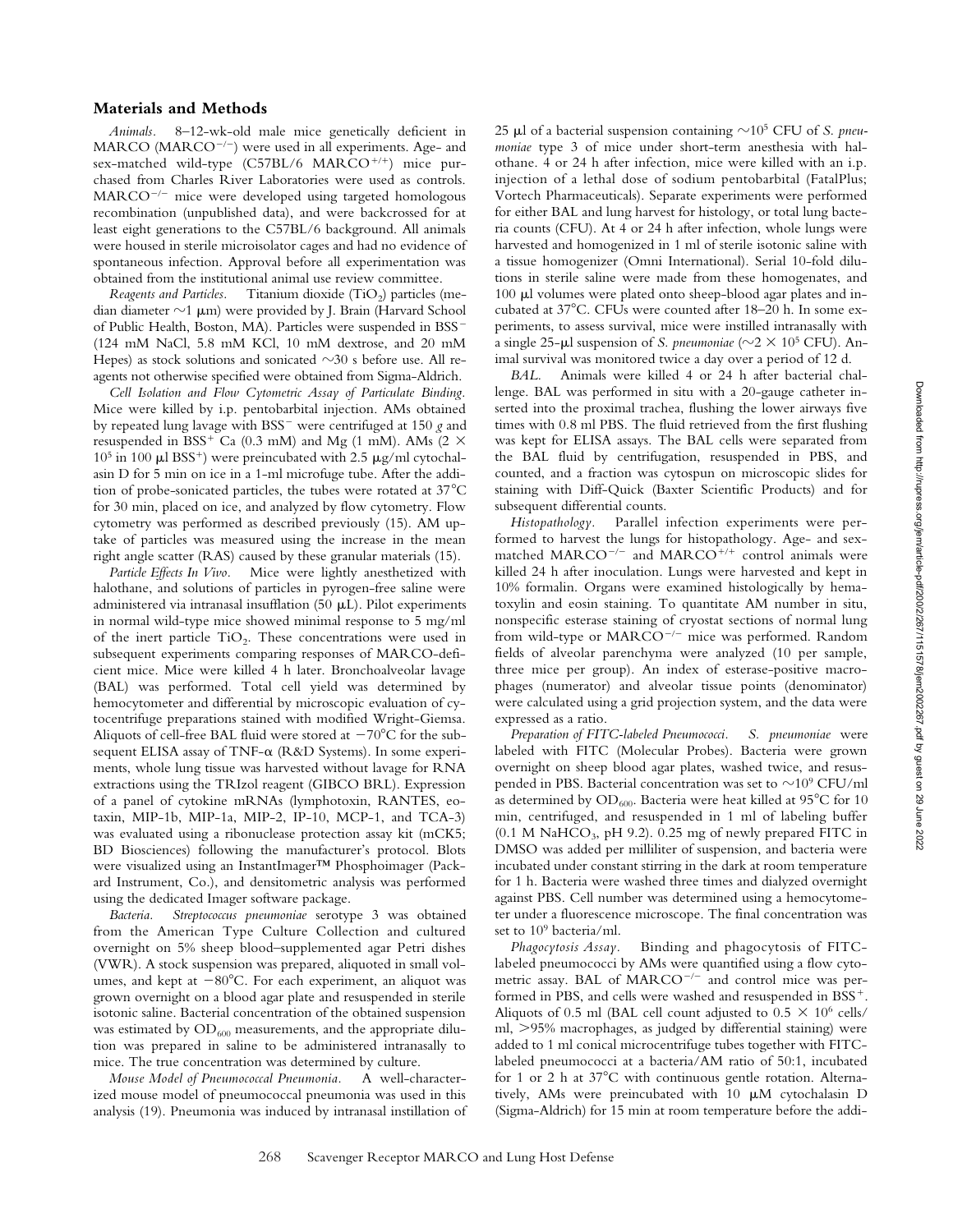tion of bacteria. At the end of incubation, samples were washed once with cold  $BSS<sup>+</sup>$  to remove unbound bacteria and analyzed for mean fluorescence intensity (MFI) of the macrophage population by flow cytometry. The rate of phagocytosed bacteria was calculated as the difference in fluorescence of untreated and cytochalasin D–treated AMs.

*Quantitation of BALF Cytokine Content by ELISA.* MIP-2 and TNF- $\alpha$  were quantitated in BALF of infected MARCO<sup>-/-</sup> and control mice using commercially available ELISA kits (R&D Systems) following manufacturer's instructions.

*Statistical Analysis.* Data were analyzed using the StatView software (Abacus Concepts). Differences in survival were determined by  $\chi^2$  analysis. Kaplan-Meier curves were used to show survival over time, and differences between curves were analyzed using a log-rank test. For other measurements, differences between groups were examined by analysis of variance with correction for multiple groups. Data are presented as mean  $\pm$  SEM. Results were considered significant when  $P < 0.05$ .

## **Results and Discussion**

First, we sought to investigate whether the absence of MARCO receptor results in impaired bacterial clearance from the lungs of infected mice. Mice were challenged by intranasal administration of  $\sim$ 10<sup>5</sup> CFU *S. pneumonia,* a relatively low inoculum likely to be cleared by normal AMs with minimal inflammation. Viable bacteria were quantitated in lung tissue homogenates obtained after 4 h. Wildtype  $MARCO^{+/+}$  mice showed efficient clearance of the bacteria, with only  $\sim$ 8% of the inoculum being recovered on average (Fig. 1 A). In contrast,  $>50\%$  of the inoculated bacteria were still alive and recovered from the lungs of MARCO<sup>-/-</sup> mice (Fig. 1 A). Similar results were seen at 24 h after intranasal administration (Fig. 1 B).

BALF obtained 4 h after infection from MARCO<sup>-/-</sup> mice contained substantially more neutrophils compared with  $+/+$  controls (Fig. 1, C and D, 17  $\pm$  7.40 vs. 2.45  $\pm$ 0.46%), a finding corroborated by histologic analysis of infected lung tissue (Fig. 1, E and F). BAL fluid from infected  $\mathrm{MARCO}^{-/-}$  mice also contained higher amounts of TNF- $\alpha$ and MIP-2 (0.58  $\pm$  0.14 and 6.68  $\pm$  0.94 pg/ml, respectively) than samples from control mice (Fig. 1 G, 0.13  $\pm$ 0.01 and 4.48  $\pm$  0.39 pg/ml, respectively). A similar profile was observed 24 h after infection, though the overall levels of cytokines were lower (Fig. 1 H). Morphometric comparison of the tissue density of macrophages showed no significant differences between wild-type and MARCO<sup>-</sup>  $\left\vert -\right\vert$  $(1.027 \pm 0.034 \text{ vs. } 1.077 \pm 0.028; \text{ mean } \pm \text{ SEM}; \text{ P} =$  $0.29 + +$  vs.  $-/-$ ), a finding consistent with equal numbers of AMs recovered in BAL from normal MARCO and MARCO<sup>-/-</sup> mice (unpublished data). These data exclude simple deficiency in numbers of AMs as the mechanism for the differences observed in responses to bacteria (or particles) in the MARCO $^{-/-}$  mice.

A failure to eliminate *S. pneumoniae* reaching the bronchoalveolar space may lead to increased mortality from severe pneumonia or disseminated infection. To test this postulate, we investigated survival over time of MARCO<sup>+/+</sup> and MARCO<sup>-/-</sup> mice inoculated with  $2 \times 10^5$  CFU of *S. pneumoniae* (a slightly higher dose required to detect



nary bacterial burden after infection with *S. pneumoniae.*  $MARCO^{+/+}$  and  $MARCO^{-/-}$  $(n = 7-9)$  were intranasally infected with 105 CFU of *S. pneumoniae*. Lung bacterial load was determined at 4 h (A) and 24 h (B) after infection. Data shown are representative of at least three separate experiments, and presented as mean  $\pm$  SEM.  $^{\star}$ , P < 0.05 for  $-/-$  versus  $+/+$ . (C and D) Lung inflammation in response to *S. pneumoniae* infection. PMN recruitment into BALF of infected mice, harvested 4 h (C) and 24 h (D) after infection, presented as percentage of total cells in BALF. (E and F) Representative lung histology sections from infected mice that showed mostly normal histology in  $MARCO^{+/+}$  mice (E) and increased focal PMN infiltrates in  $\text{MARCO}^{-/-}$  mice (F). (G and H) Infected mice  $(n = 4)$  BALF TNF- $\alpha$  and MIP-2 at 4 h (G) and 24 h (H) after infection as measured by ELISA. Data are presented as mean  $\pm$  SEM.  $^{\star}$ ,  $P < 0.05$  for  $-/-$  versus  $+/+$ .

**Figure 1.** (A and B) Pulmo-

269 Arredouani et al. Brief Definitive Report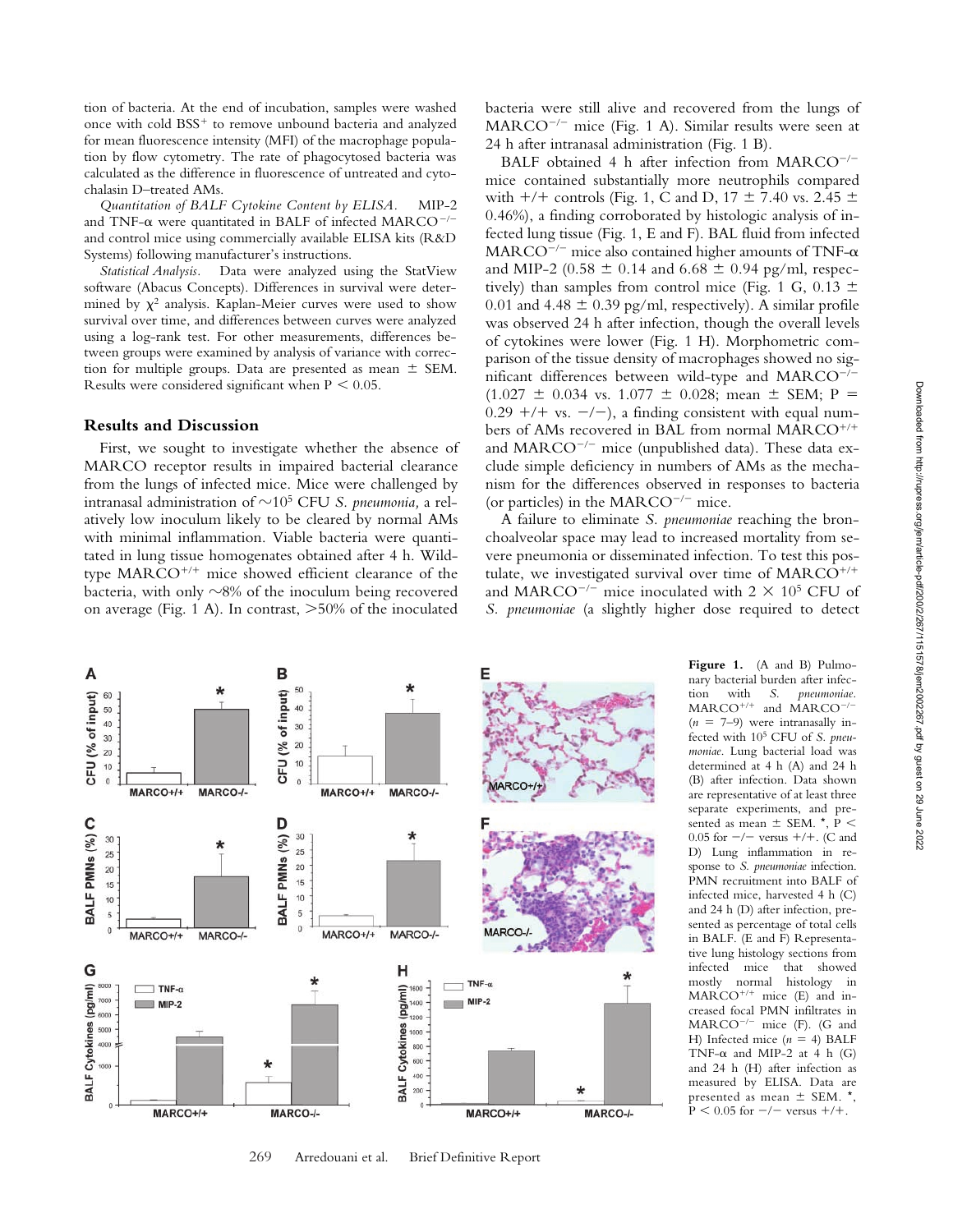

**Figure 2.** Absence of MARCO increases mortality after *S. pneumoniae* administration to mice. MARCO<sup>+/+</sup> and MARCO<sup>-/-</sup> mice were intranasally inoculated with  $2.2 \times 10^5$  CFU of *S. pneumoniae*, and survival was monitored over a period of 13 d. Data are expressed as percentage of mice alive at each time point. Kaplan-Meier survival plots are shown for 10 animals per group. Mantel-Cox log-rank test showed that  $P = 0.0342$ . One experiment representative of two is shown.

mortality in the wild-type mice). Although mortality in the wild-type group was 40%, the total mortality in the  $\text{MARCO}^{-/-}$  mice was 100% by day 10 (Fig. 2).

We postulate that these data correspond well to the natural history of pneumococcal infection in a nonimmune host. Pneumococcal infection is relatively common, but far less common than might be predicted from high rates of nasopharyngeal colonization in normal adults and children (20) and from the frequency of normal nocturnal aspiration of upper airway secretions (21). Resident AMs are the most important initial cellular defense against inhaled pathogens (22, 23). Our data indicate that MARCO is a critical receptor for this early defense mechanism. Once established, pneumococcal infection causes neutrophil influx in response to unchecked bacterial proliferation and tissue injury. In the absence of specific antibody, the PMN influx is relatively ineffective in restricting progression of the pneumonia as evinced in the high mortality of untreated pneumococcal pneumonia in people (24) and in the increased mortality in MARCO<sup>-/-</sup> mice seen in survival studies.

To more directly evaluate the contribution of MARCO receptor to AM binding and uptake of pneumococci, AMs from wild-type and MARCO<sup>-/-</sup> mice were incubated for 1 h with FITC-labeled *S. pneumoniae* in the absence or presence of cytochalasin D, and the samples were analyzed by flow cytometry. In the presence of cytochalasin D, only binding of fluorescent bacteria occurs because internalization is blocked (15, 25). Under these conditions, MARCO<sup>-/-</sup> AMs showed substantially diminished bacterial binding (Fig. 3, e.g., 80 vs. 162 MFI units). When both binding and internalization were intact (absence of cytochalasin D), AMs from wild-type mice exhibited almost a fourfold higher MFI value compared with the MARCOdeficient mice AMs (Fig. 3, 323 vs. 90 MFI units). Calculation of the fluorescence attributable to internalization of bacteria by AMs shows a substantially lower amount in MARCO<sup>-/-</sup> mice (Fig. 2, inset, 161 vs. 10 MFI units). These data are consistent with the marked defect in clearance of bacteria and the resulting increased inflammatory response observed in vivo.

Nevertheless, the persistence of some residual binding indicates the presence of other receptors capable of binding to *S. pneumoniae.* Interestingly, the absence of MARCO also reduced internalization of the lower numbers of AMbound *S. pneumoniae*. The basis for this indirect implication of MARCO in the internalization process for bound bacteria is unclear and warrants further study.

Next, we investigated in vivo responses to a prototypical "inert" particle  $(TiO<sub>2</sub>)$ , so named because usually it is rapidly cleared by AM phagocytosis with minimal or no pulmonary inflammation or injury (26, 27). BAL analysis 4 h later showed diminished uptake of particles by AMs from the MARCO<sup>-/-</sup> mice (Fig. 4 A). TiO<sub>2</sub> administration caused minimal PMN influx into BAL samples from wildtype control mice (Fig. 4 B). In contrast, MARCO<sup>-/-</sup>



270 Scavenger Receptor MARCO and Lung Host Defense

**Figure 3.** Binding and phagocytosis of FITC-labeled *S. pneumoniae* (S.pn.) by  $MARCO^{+/+}$  and  $MARCO^{-/-}$  AMs. AMs were harvested from untreated mice, and phagocytosis was measured as described in Materials and Methods. Fluorescence was measured on untreated cells (AM) and cells incubated with labeled bacteria in the absence  $(AM + S.pn.)$  or presence of cytochalasin D  $(AM + S.pn. + CD)$  to block internalization. The deduced phagocytosis rate as expressed in MFI units is shown in the inset. Data shown are representative of two experiments.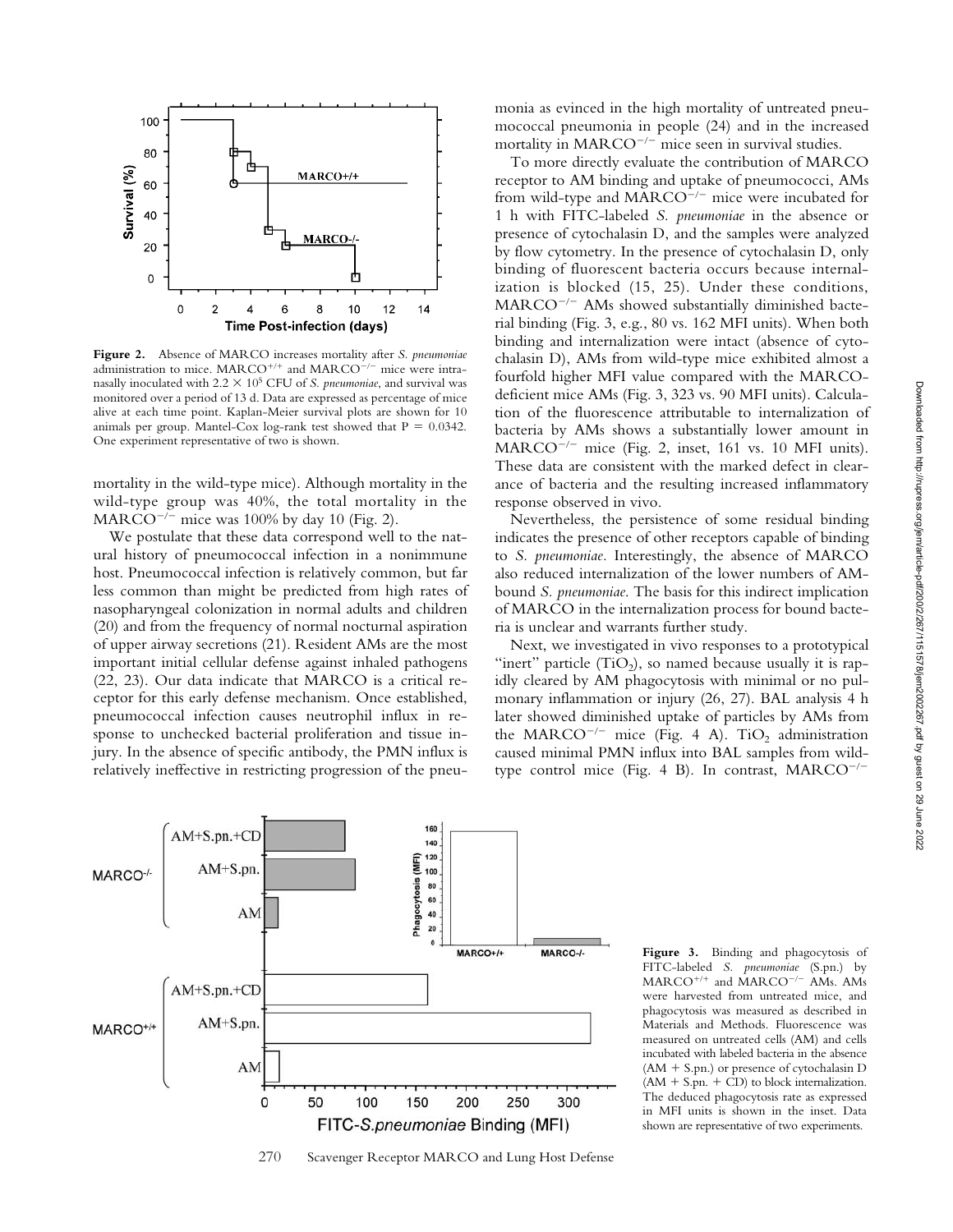

**Figure 4.** Lung inflammation in response to inhaled  $TiO<sub>2</sub>$  particles. (A)  $MARCO^{+/+}$  and MARCO<sup>-/-</sup> AM binding of  $TiO<sub>2</sub>$  as determined by right angle scatter (RAS) measurements of harvested BAL macrophages after intranasal instillation of particles to mice  $(n = 3$  mice/group), \*\*,  $P < 0.02$  for TiO<sub>2</sub> instilled MARCO-- versus all other groups. (B) PMN recruitment into BALF of PBS and  $TiO<sub>2</sub>$ treated mice,  $n > 9$  mice/group. \*,  $P \leq 0.05$  for  $TiO<sub>2</sub>$  instilled MARCO<sup>-/-</sup> mice versus all other groups. (C) BALF TNF- $\alpha$ as measured by ELISA,  $n > 3$ mice/group.  $\star$ , P < 0.05 for  $TiO<sub>2</sub>$  instilled MARCO<sup>-/-</sup> mice versus all other groups. (D) Analysis of lung gene expression by RNase protection assay showing increased MIP-2 mRNA in lung samples from  $TiO<sub>2</sub>$ -treated MARCO<sup>-/-</sup> mice.

mice showed a dramatic increase in PMN trafficking into the lungs (102.8  $\pm$  39.8  $\times$  10<sup>3</sup> cells/ml), compared with the control mice (6.3  $\pm$  1.2  $\times$  10<sup>3</sup> cells/ml) and to vehicle (PBS)-induced recruitment in both groups (Fig. 4 B). Analysis of BAL fluid from  $TiO_2$ -treated MARCO<sup>-/-</sup> mice also showed a marked increase of TNF- $\alpha$  (837  $\pm$  397 pg/ml), as compared with  $100 \pm 50$  pg/ml in response to PBS (Fig. 4 C). In wild-type mice, the level of BALF TNF- $\alpha$  induced by TiO2 (82  $\pm$  85 pg/ml) was low and not different from the vehicle (PBS) control (84  $\pm$  20 pg/ ml). Analysis of cytokine mRNA expression using an RNase protection assay (Fig. 4 D) showed that  $TiO<sub>2</sub>$  challenge induced a higher rate of MIP-2 expression in the lung tissue from MARCO<sup>-/-</sup> mice (relative increase after  $TiO<sub>2</sub>$  vs. PBS challenge, MARCO<sup>-/-</sup> vs. MARCO<sup>+/+</sup>,  $3.4 \pm 1.4$  vs.  $0.6 \pm 0.09$ ).

To test the possibility that  $MARCO^{-/-}$  AMs show an altered cytokine response to TiO<sub>2</sub>, we measured TNF- $\alpha$ and MIP-2 release by AMs treated in vitro with  $TiO<sub>2</sub>$ .  $MARCO^{-/-}$  and  $^{+/+}$  AMs showed similar levels of increased cytokine release in response to the positive control, LPS, and similarly minimal release in response to  $TiO<sub>2</sub>$  (unpublished data). Also, AMs lavaged from MARCO<sup>-/-</sup> mice 2 h after instillation of  $TiO<sub>2</sub>$  (before the large increase of PMNs seen at 4 h) also did not show any substantial increase in cytokine release after in vitro culture (unpublished data). These findings argue against an altered response in MARCO<sup>-/-</sup> AMs as the source of mediators seen after in vivo TiO<sub>2</sub>.

The enhanced inflammatory response seen with inert  $TiO<sub>2</sub>$  in MARCO<sup>-/-</sup> mice is noteworthy. We postulate that the reduced binding of  $\rm TiO_2$  by  $\rm MARCO^{-/-}$  AMs (as demonstrated in vivo; Fig. 4 A) allows increased interaction

of  $TiO<sub>2</sub>$  with other lung cells (i.e., epithelium) due to delayed uptake by the AM, which in turn leads to the increased MIP-2 expression and neutrophil influx observed. In contrast with its lack of proinflammatory effects on AMs,  $TiO<sub>2</sub>$  has been shown to elicit release by lung epithelial cells of chemokines for neutrophils such as MIP-2 and other cytokines (28, 29).

These studies using MARCO-deficient mice show an important function for this AM class A scavenger receptor in host defense against pneumococcal pneumonia and against pulmonary inflammation from otherwise inert environmental dusts. Because SRA (including MARCO) expression levels can increase or decrease in response to various stimuli (30), the possibility that pathologic or therapeutic changes in MARCO expression might impact lung host defense merits further investigation.

This work was supported by the National Institutes of Health (grant nos. ES 011008, 00002) and the Jere Mead Fellowship (to M. Arredouani). The authors have no conflicting financial interests.

*Submitted: 14 April 2004 Accepted: 11 June 2004*

#### **References**

- 1. Platt, N., R. Haworth, L. Darley, and S. Gordon. 2002. The many roles of the class A macrophage scavenger receptor. *Int. Rev. Cytol.* 212:1–40.
- 2. Nakamura, K., H. Funakoshi, F. Tokunaga, and T. Nakamura. 2001. Molecular cloning of a mouse scavenger receptor with C-type lectin (SRCL)(1), a novel member of the scavenger receptor family. *Biochim. Biophys. Acta.* 1522:53–58.
- 3. Pearson, A.M. 1996. Scavenger receptors in innate immunity. *Curr. Opin. Immunol.* 8:20–28.